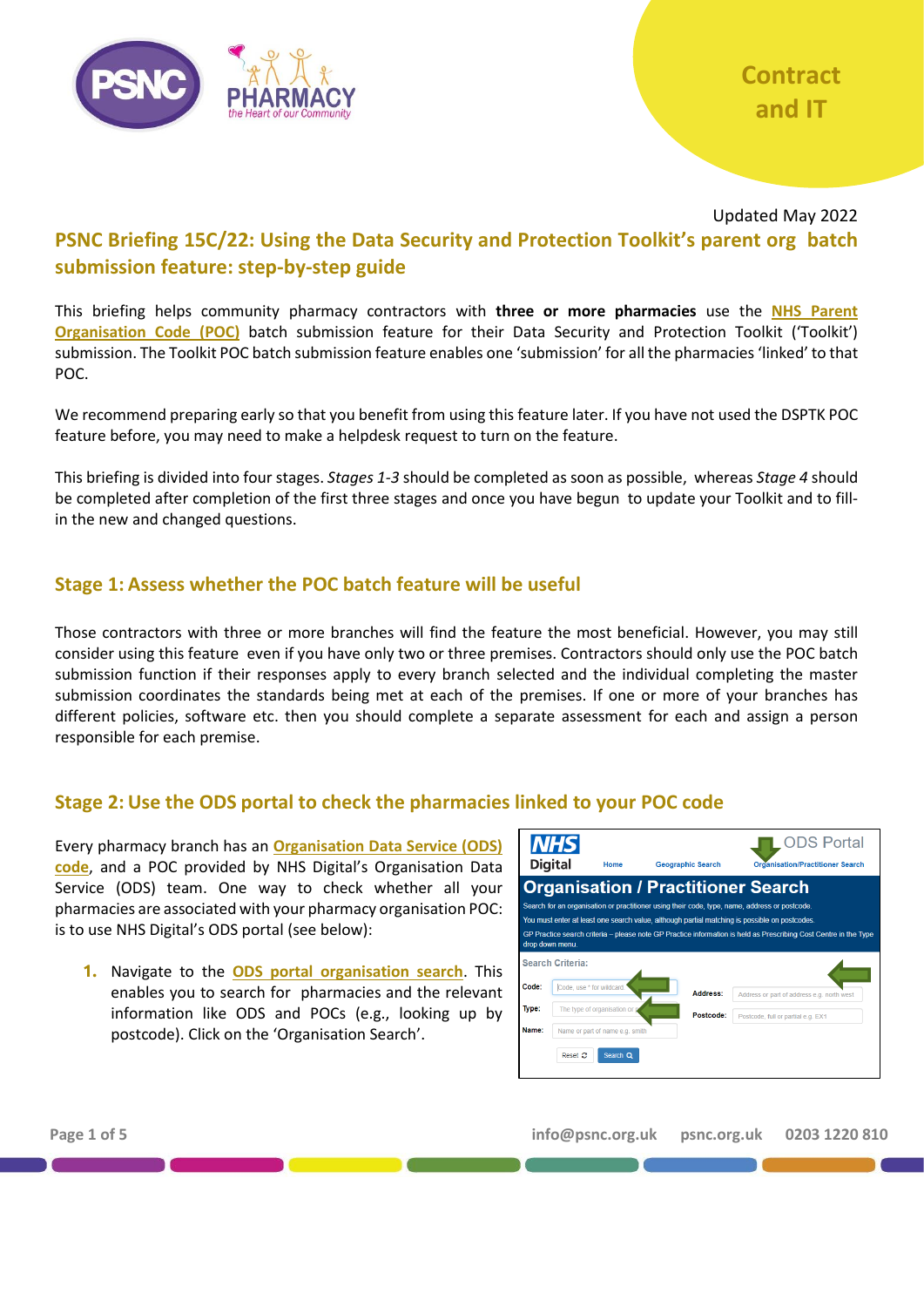

- **2.** Search by either typing in an ODS code in the 'Code' field or using one of the other fields to enter data about one of the pharmacies you own or work at and click the 'Search' button. Select the correct pharmacy from the list. Under the 'Parent' section there should be a code starting with 'P'. Click on that to open the details for your Headquarters.
- **3.** Information associated with that POC is displayed including a section for 'Pharmacy' list. The pharmacies may be 'hidden' but you can click on the downward facing  $(\mathcal{V})$  arrow to 'unhide' the linked pharmacies as per the image on the right:

# **Organisation / Practitioner Search**

Showing details for Pharmacy Headquarter Joe Bloggs

| <b>Pharmacy Headquarter Joe Bloggs (PXXX)</b> |                             |  |
|-----------------------------------------------|-----------------------------|--|
| Opened:                                       | 01/01/2001                  |  |
| <b>Address:</b>                               | <b>High Street</b>          |  |
|                                               | Include Historically Linked |  |
|                                               | <b>PHARMACY</b><br>×        |  |

**4.** Pharmacy contractors with many premises may alternatively find it easier to reconcile by following the further steps within stage 3 (in which the DSPTK Toolkit portal POC 'headquarter' section enables the spreadsheet (CSV file) export option).

## **Stage 3: Preparing for and using the Toolkit POC features and re-checking those pharmacies linked with your POC**

**1.** The ODS code should let you check which pharmacies are linked to your POC (covered by 'Stage 2' above). Alternatively, you can check this using the Toolkit. You need to login to the Toolkit to use POC features. To **Log in to the Toolkit portal** visit the **[Toolkit home webpage](https://www.dsptoolkit.nhs.uk/?AspxAutoDetectCookieSupport=1)** and login using the same details (email address and password) that you used last year.

*Note*: If you have forgotten your password, use the password reset option. If you are a new contractor who owns/is employed by a pharmacy that opened this year, then register to receive new login details by using the 'Register' option at the top right of the Toolkit webpage.

**2. Visit the 'Assessment' webpage of your account**. You may arrive at the 'Assessment' webpage immediately after you login; you can also reach the webpage by clicking the 'Assessment' menu option.



**3. Check whether the POC ' batch feature is enabled for you yet**. If it is, then you should see 'Headquarters Assessment' at the top of the page as per the image below:

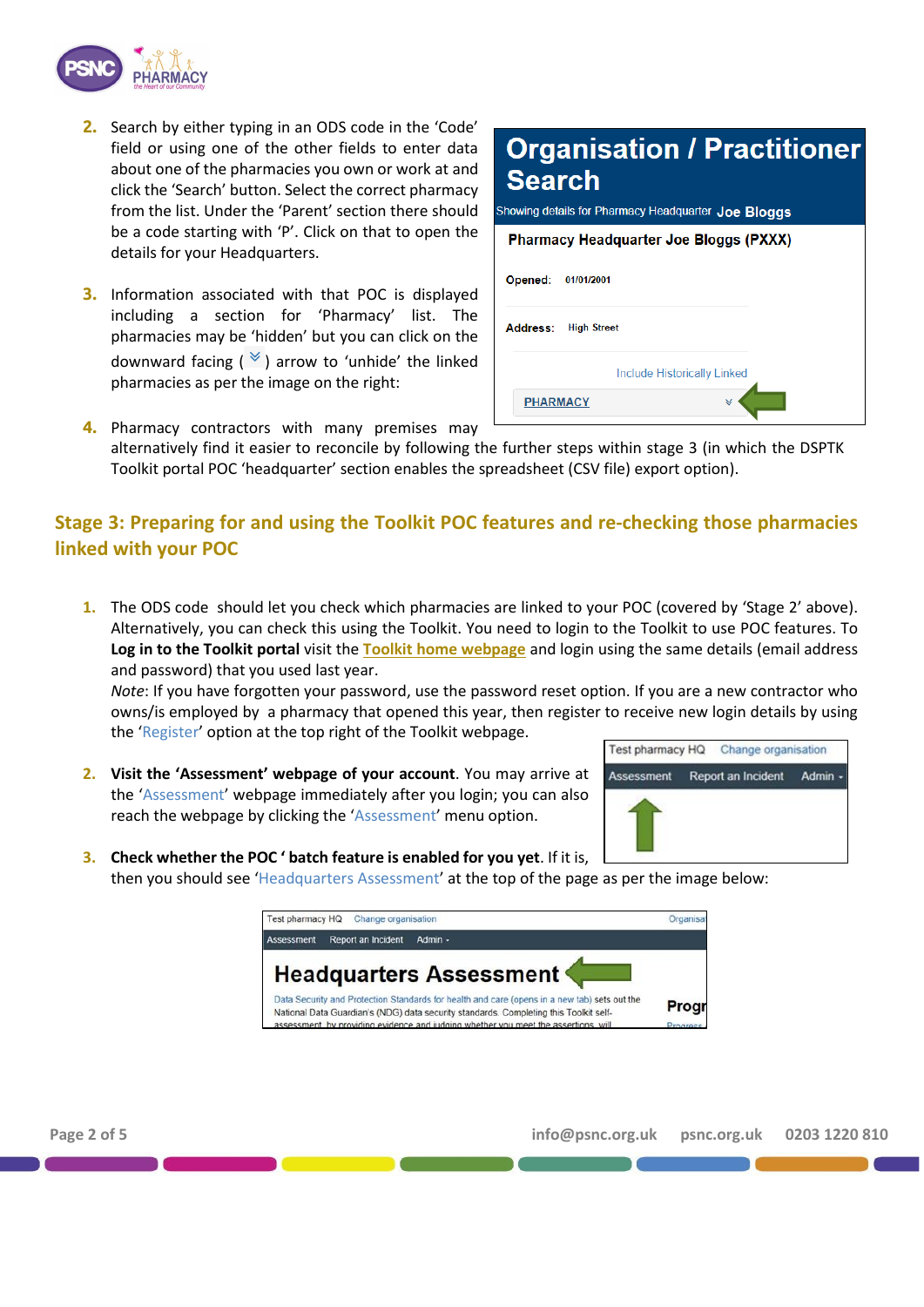

You can also confirm that this is enabled by checking whether the 'View branches' option is visible'. This option appears at the far-right hand side of the screen under the 'Publish' heading, as per the image below:



**Note: If you have confirmed that the POC feature has not yet been enabled but you want to use this** 

**feature, then you can request that the feature be enabled by contacting the Exeter helpdesk** (the necessary contact details are included at the bottom of this briefing). You can do so ahead of the Toolkit deadline via email (this must be from the same address that you used for your Toolkit login). Within your email include: your pharmacy name, your ODS code(s), your POC, your name, your phone number, your position and a request to 'Please switch on POC HQ functionality'.

- **4. After the POC functionality is switched on, you can click onto 'View branches'.** This appears at the far-right hand side of the screen under 'Publish' (see image on the top right of this page).
- **5. View the list of pharmacy branches on the screen** (see image on the right).
- **6. Assess whether your branch list is now accurate.**

This is a priority step and should be done as soon as possible.

*Note:* You may also use the 'Export Branch list as CSV' option to download the list into a spreadsheet (which can be opened within Microsoft's Excel, or an alternative spreadsheet program such as free-to-use OpenOffice spreadsheet software) that includes both the ODS code and the pharmacy name.

You can compare the Toolkit spreadsheet list with your records of pharmacy names and their ODS codes. You can do this more than once during the year, if required e.g., if some branches have changed ODS code following changes.<sup>1</sup>

| Assessment | Report an Incident Admin -                                                                       |                                                                                                                                                                                                         |
|------------|--------------------------------------------------------------------------------------------------|---------------------------------------------------------------------------------------------------------------------------------------------------------------------------------------------------------|
|            |                                                                                                  | <b>Back Joe Bloggs Pharmacy Branches</b>                                                                                                                                                                |
|            | Joe Bloggs Pharmacy is a "Headquaters"<br>(community pharmacy) can publish for.                  | organisation meaning its assessment can be used as a template<br>to publish others. These are the branches that Test - PSNC                                                                             |
|            | new tab) is updated.                                                                             | If there is something wrong with the list, please Contact us (opens<br>in new tab) to provide details of missing/incorrect branches and<br>request the Organisation Data Service (ODS) record (opens in |
| step.      |                                                                                                  | If you need to publish now and the list contains branches that it<br>shouldn't, you can choose to exclude branches at the publish                                                                       |
|            | Showing 4 out of 4 branches<br><b>Export Branch List as CSV</b>                                  |                                                                                                                                                                                                         |
|            | <b>Joe Bloggs Pharmacy</b><br>Can publish on behalf of:                                          |                                                                                                                                                                                                         |
|            | Joe Bloggs Pharmacy 1<br>Joe Bloggs Pharmacy 2<br>Joe Bloggs Pharmacy 3<br>Joe Bloggs Pharmacy 4 |                                                                                                                                                                                                         |

<sup>1</sup> **Note about the ODS reconciliation exercise for larger pharmacy contractors with many pharmacies or contractors with branches that changed ODS codes**: This reconciliation exercise may be re-performed more than once if necessary (e.g., every few months or after there has been an ODS code change at one or more of your branches) and you may choose to also perform the task closer to the time of when you plan your final DSPTK submission. Note that ODS changes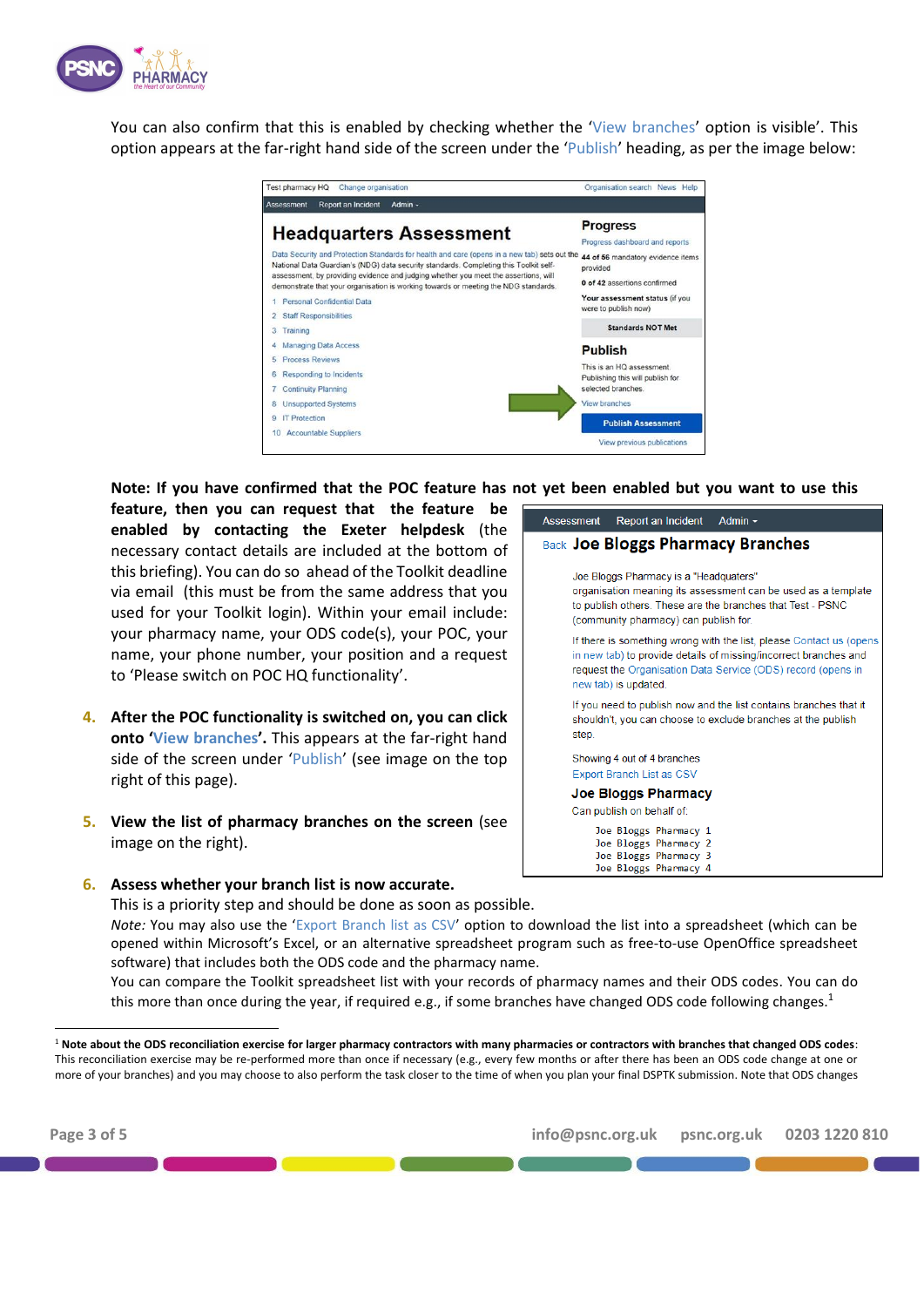

You may also check the **[ODS portal](https://odsportal.digital.nhs.uk/Organisation/Search)** (see page 1), because this allows search of ODS and POCs and shows which pharmacies are associated with your POC. Pharmacy organisations with many premises may benefit from logging into the pharmacy POC pages and using the CSV export option mentioned above.

**7. You can return to the DSPTK Organisation Profile webpage if needed**.



### **Stage 4: Step-by-step POC batch process to complete when completing the Toolkit**

This briefing should be used alongside the upcoming Toolkit question-by-question 2021/22 guidance document (**[psnc.org.uk/ds](https://psnc.org.uk/ds)**). You should complete and 'publish' your Toolkit submission no later than **30th June 2022.** You may publish more than once before the deadline (this is explained further below).

**1. Use PSNC's question-by-question guidance, to gradually work through the Toolkit questions within your** 

| 'master submission'. The questions are within the 'Assessment'             |
|----------------------------------------------------------------------------|
| section. You do not have to complete all the questions in one sitting,     |
| rather you can complete them over a period of weeks or months.             |
| The 'Progress' box seen on the right of the Assessment sub-page            |
| tallies mandatory evidence items (questions) and assertions                |
| (information submitted into a question), as you work your way              |
| through the questions. Your total confirmed assertions may be              |
| lower than the overall number seen (e.g. within image: '20 of 36' is       |
| stated), even after you have completed all that is necessary. <sup>2</sup> |
|                                                                            |



- **2. Determine when you will be ready to publish for some or all your pharmacies for the first time in the year**: Once you have sufficiently populated the Toolkit, 'Standards Met' should appear on the right-hand side (see image on right) and, when ready, you may move to the next steps.
- **3. Prepare to publish your DSPTK submission for the first time this year**: Once you are ready, click 'Publish'. This will move you towards the pharmacy selection screen.
- **4. Select which pharmacy branches you currently wish to publish for**. You can publish more than once after completing the Toolkit questions because the assessment is a "living" document which can be updated when

close to the submission time may not be incorporated within time into the Toolkit's 'POC'. If any of your branches have recently gone through the ODS change process note that the ODS change process can take a minimum of one calendar month to complete. Read more at PSNC's **[ODS change checklist](https://psnc.org.uk/odschange)**. The Exeter helpdesk can be contacted but the Exeter helpdesk and the 'POCs' databases rely on the data from the NHS Digital ODS team who in turn rely on others such as Primary Care Support England (PCSE), NHSBSA and the NHS Digital ODS department to process the ODS change within the usual timescales. PSNC is working with others to further streamline the processes involved with ODS changes.

 $2$  E.g., This could occur if you declare that the Community pharmacy GDPR Workbook was used and therefore some questions will be marked auto completed without you needing to enter text into those questions..